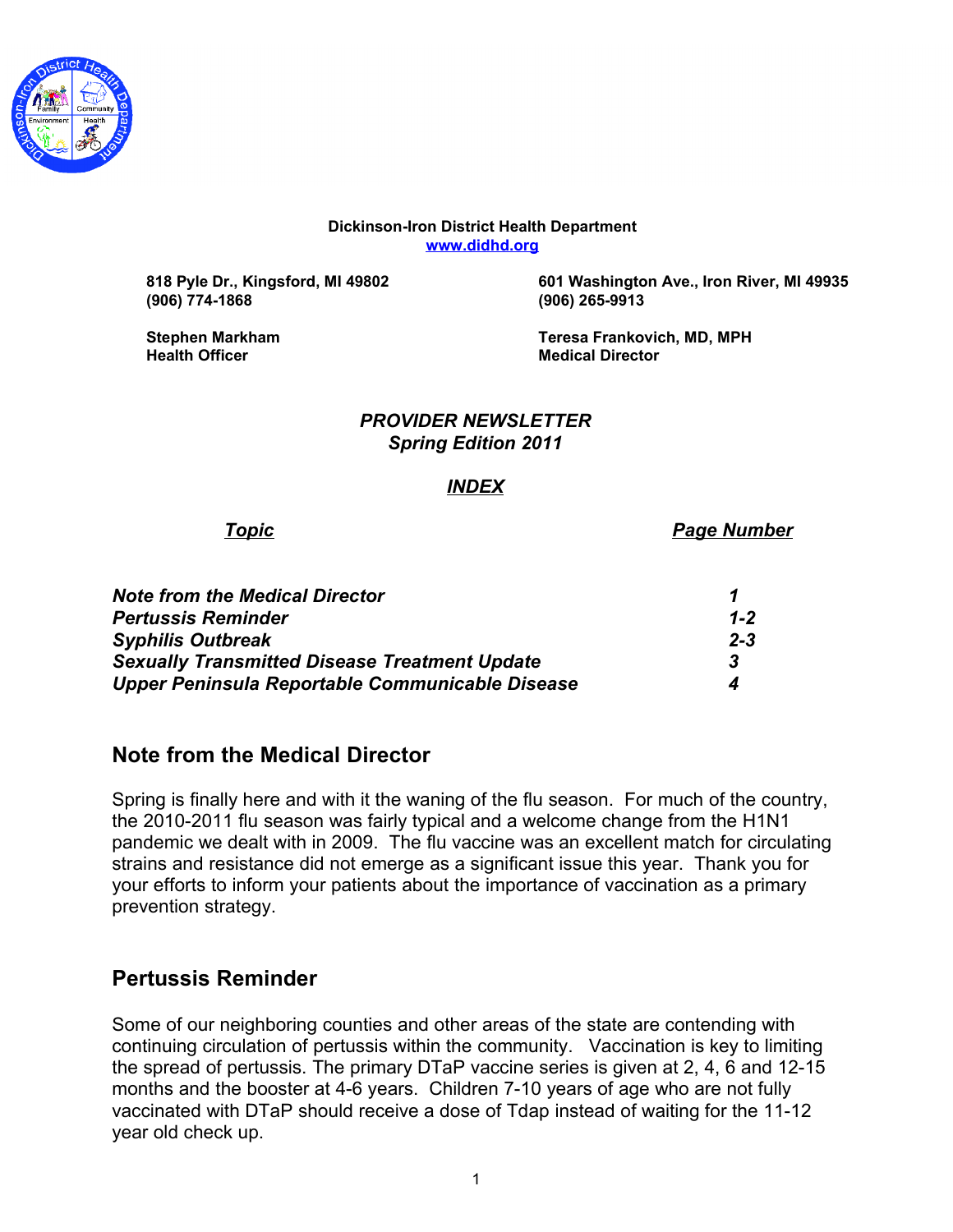Outbreaks often begin in older children/ adolescents who have waning immunity. Children entering  $6<sup>th</sup>$  grade and older children transferring schools are now required to have the Tdap booster, which was approved for older children and adults in 2005 (or a waiver must be signed).

The CDC recommends that Tdap be used as follows:

**Adolescents** should receive the Tdap vaccine at their regular check-up at age 11 or 12. If teenagers (13 through 18 years) missed getting the Tdap vaccine, parents should ask the doctor about getting it for them now.

**Adults** who are 19 through 64 years old should get a 1-time dose of Tdap in place of the Td booster they're recommended to receive every 10 years. No need to wait until you are due for your Td booster—the dose of Tdap can be given earlier than the 10-year mark since the last Td booster.

**Pregnant women** should ideally receive Tdap before pregnancy. Otherwise, it is recommended that Tdap be given after delivery, before leaving the hospital or birthing center. If a pregnant woman is at increased risk for getting whooping cough, such as during a community outbreak, her doctor may consider giving Tdap during pregnancy. Although pregnancy is not a contraindication for receiving Tdap, a pregnant woman and her doctor should discuss the risks and benefits before choosing to receive Tdap during pregnancy.

**Adults 65 years and older** who have not previously received a dose of Tdap and have close contact with infants should receive one dose of Tdap. Other adults in this age group who have not previously received a dose of Tdap and will not have close contact with infants may also receive a dose of Tdap. Receiving Tdap may be especially important during a community outbreak and/or if caring for an infant.

Routinely vaccinating post-partum women and their partners, prior to hospital discharge, is an excellent way to "cocoon" young infants, protecting this most vulnerable group from pertussis.

The health department has Tdap available. Adults who are uninsured or under-insured may currently receive a booster for \$13.

## **Syphilis Outbreak**

A memo was sent out from the health department in March regarding a syphiis outbreak in Delta County. To date, 5 cases of either early latent or primary syphilis have been identified. There is case history information suggesting that some exposed partners may reside in other U.P. counties and in Wisconsin. Please keep syphilis in mind when seeing patients with an ulcerative lesion or rash and, as always, screening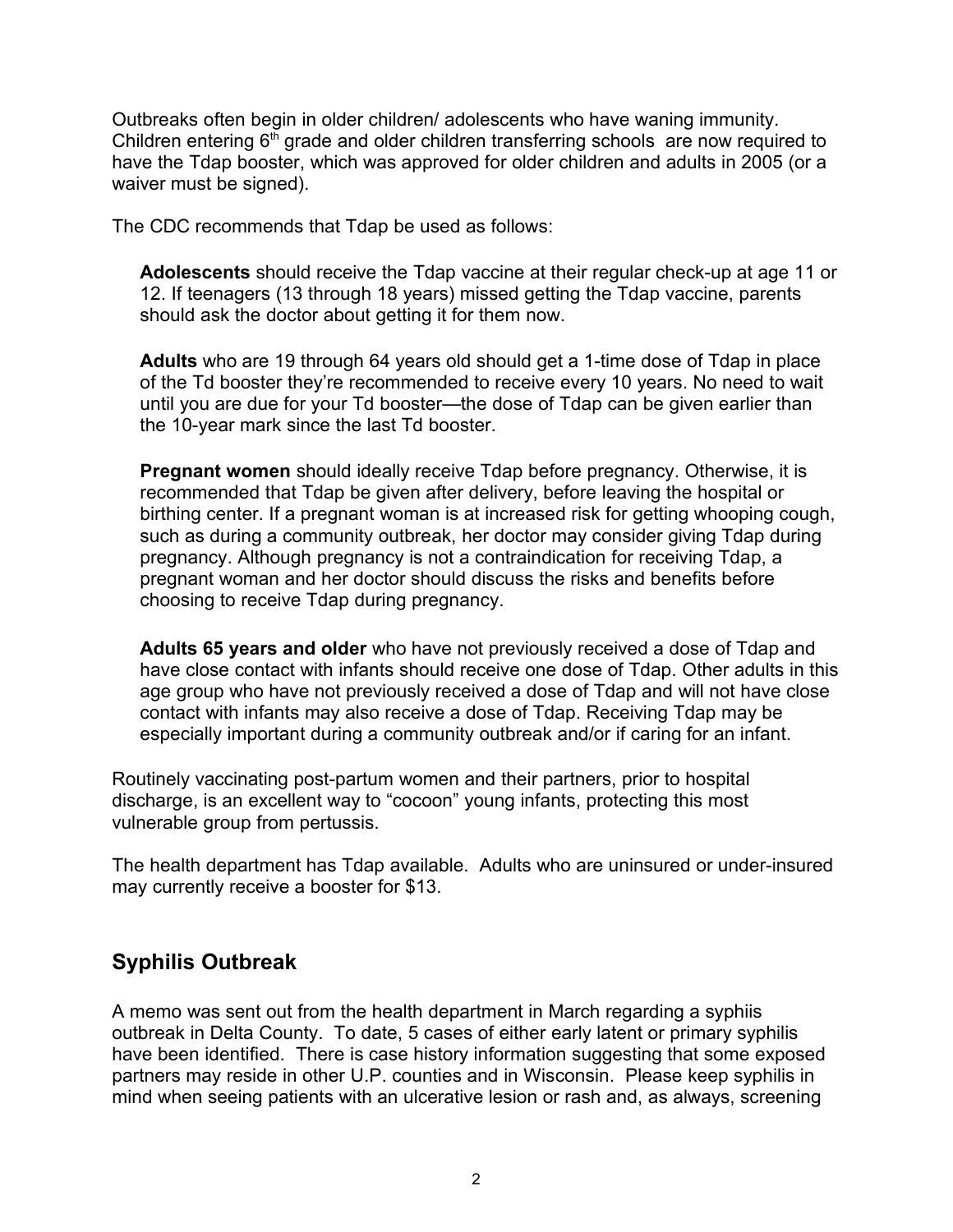of pregnant women is critically important. Cases to date have involved both men and women. For information about syphilis diagnosis and treatment, please go to the CDC website identified in the paragraph below. All cases of syphilis must be reported to your local health department.

# **Sexually Transmitted Disease Treatment Update**

You may be aware that the CDC released updated guidance on Sexually Transmitted Disease Treatment, in December, 2010. The guidance may be found in the December 17, 2010 MMWR (Volume 59/ No. RR-12) or on-line at: <http://www.cdc.gov/std/treatment/2010/toc.htm>

There were 53 cases of chlamydia diagnosed in the Dickinson-Iron District in 2010. Routine annual screening of all women  $\leq$  25 years is currently recommended by the CDC, as is screening of women over 25 years with risk factors such as a new partner or multiple partners. Testing may be done through vaginal or endocervical swabs as well as urine. Recommended treatment remains azithromycin 1 gram orally in a single dose or doxycycline 100mg orally twice daily for 7 days. Alternative treatment regimens are listed in the MMWR article.

Although gonorrhea is seen less frequently, it is seen in our counties. Testing may be done with vaginal, endocervical, urethral (men only) or urine specimens. Treatment guidance has been updated in the MMWR and recommended regimens for uncomplicated infection of cervix, urethra and rectum include ceftriaxone **250 mg** IM in a single dose or, if not an option, cefixime 400 mg orally in a single dose PLUS azithromycin 1 gram orally in a single dose OR doxycycline 100 mg orally bid for 7 days. The recommendation to include the azithromycin or doxycycline is to address any possible co-existing chlamydial infection and to help hinder the development of antimicrobial-resistant N. gonorrhea.

Again, cases of chlamydial and gonorrheal sexually transmitted disease must be reported to your local health department.